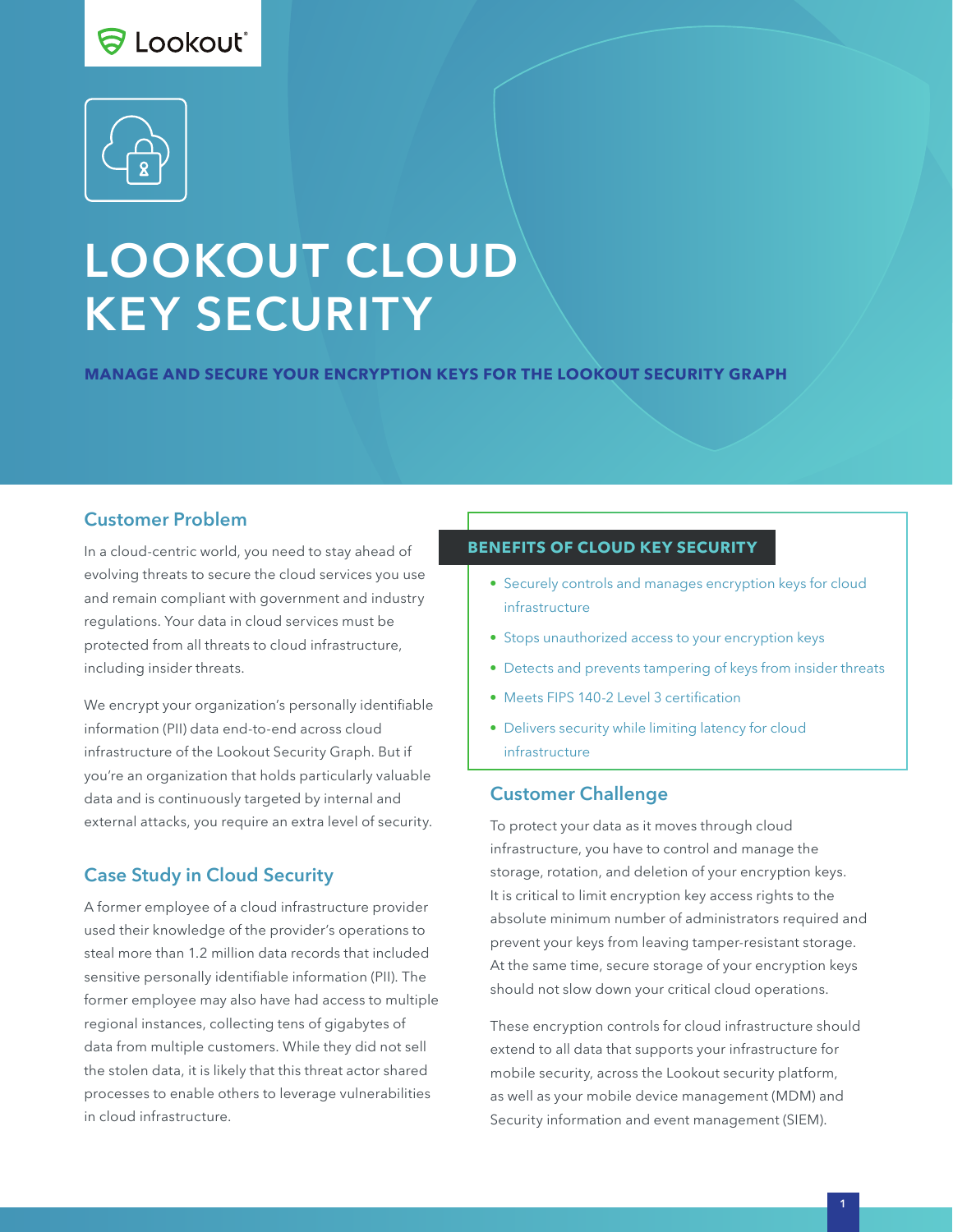## The Solution

Lookout Cloud Key Security offers single-tenant access to tamper resistant FIPS 140-2 Level 3 Hardware Security Modules (HSMs). This gives you control over the management and storage of encryption keys that protects your mobile infrastructure connections across multiple virtual instances. In addition to providing you with greater security controls for Lookout cloud infrastructure, we use our HSM to secure and manage all external connections between Lookout and any MDM and SIEM platforms you use.



## How Lookout Cloud Key Security works: separation of duties

- Lookout monitors the health and network availability of Cloud Key Security.
- You manage the key material stored in the HSM used to deliver Cloud Key Security.

To complement the encryption of data-at-rest and data-in-transit within our infrastructure, we ensure that each datastore is deployed in its own virtual private cloud instance to provide additional isolation for your data.